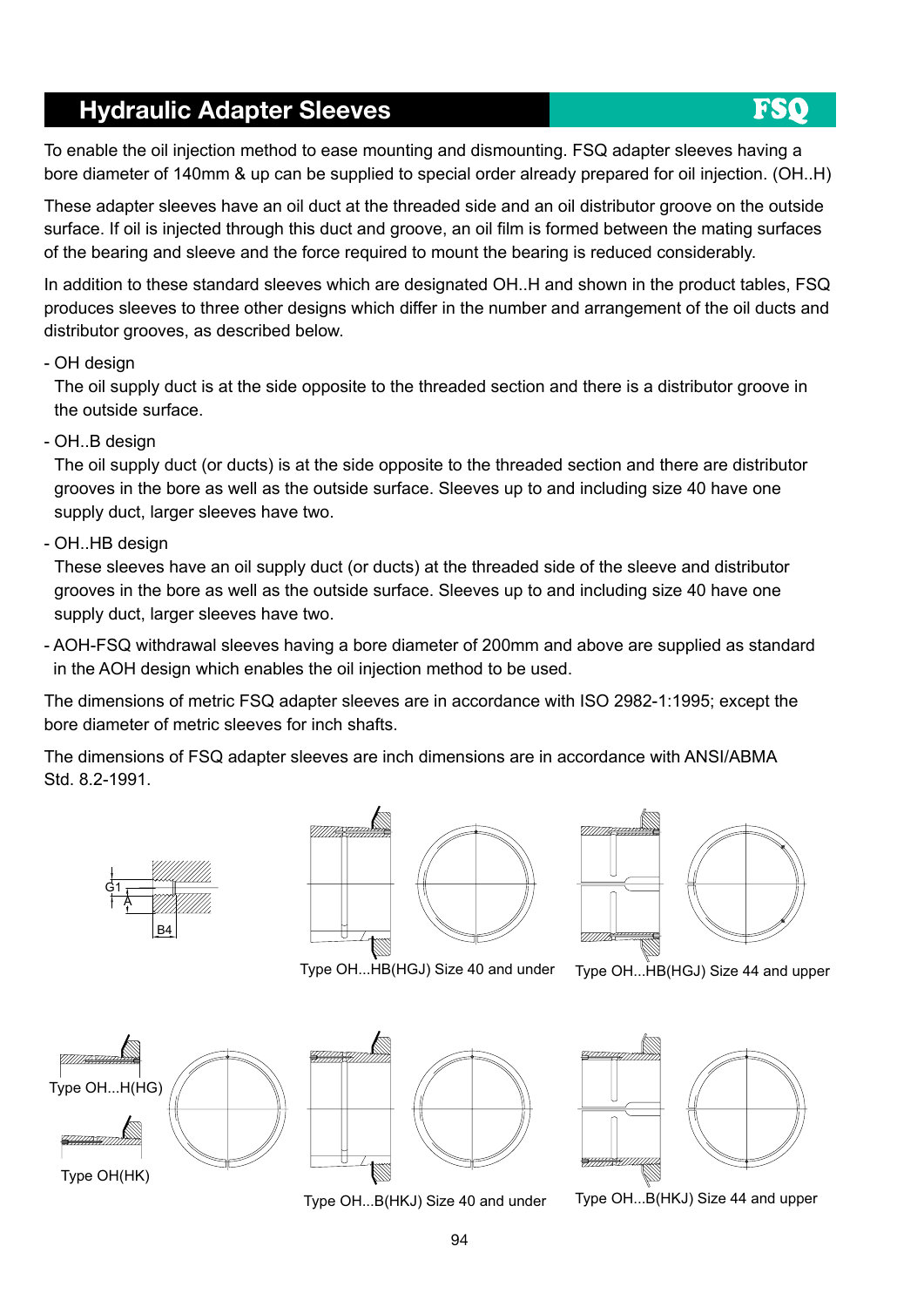FSQ

# Hydraulic Adapter Sleeves

Hydraulic Adapter Sleeves







Taper 1:12 Lock Washer MB

Taper 1:12 Locking Clamp MS31

| No.              | d1  | d2   | D    | L   | C   | C <sub>1</sub> | <b>B2</b> | A              | d               | G                        |                          | Weight | Lock nut      | <b>Locking device</b> | Appropriate<br>hydraulic nut |
|------------------|-----|------|------|-----|-----|----------------|-----------|----------------|-----------------|--------------------------|--------------------------|--------|---------------|-----------------------|------------------------------|
|                  | mm  |      |      |     |     |                |           |                |                 |                          | in                       | kg     |               |                       |                              |
| OH2332H          | 140 | 160  | 210  | 147 | 28  | ä,             | 9         | 4.2            | $M160\times3$   | M <sub>6</sub>           | $\overline{\phantom{a}}$ | 8.80   | <b>KM32</b>   | MB 32                 | <b>HMV 32E</b>               |
| <b>OH2334H</b>   | 150 | 170  | 220  | 154 | 29  | ä,             | 9         | 4.2            | $M170\times3$   | M <sub>6</sub>           | $\blacksquare$           | 9.90   | <b>KM34</b>   | MB 34                 | HMV 34E                      |
| <b>OH2336H</b>   | 160 | 180  | 230  | 161 | 30  | L,             | 9         | 4.2            | $M180\times3$   | M <sub>6</sub>           | $\overline{\phantom{a}}$ | 11.0   | KM 36         | MB 36                 | HMV 36E                      |
| <b>OH2338H</b>   | 170 | 190  | 240  | 169 | 31  | ä,             | 9         | 4.2            | $M190\times3$   | M <sub>6</sub>           | $\overline{\phantom{a}}$ | 12.0   | <b>KM38</b>   | MB 38                 | HMV 38E                      |
| <b>OH2340H</b>   | 180 | 200  | 250  | 176 | 32  | ä,             | 9         | 4.2            | M200×3          | M6                       | ÷.                       | 13.5   | KM 40         | MB 40                 | HMV 40E                      |
| <b>OH2344H</b>   | 200 | 220  | 280  | 186 | 35  | ä,             | 9         | 4.2            | Tr220×4         | M <sub>6</sub>           | $\overline{\phantom{a}}$ | 17.0   | <b>HM 44T</b> | MB 44                 | HMV 44E                      |
| <b>OH2348H</b>   | 220 | 240  | 300  | 199 | 37  | ٠              | 9         | 4.2            | $Tr240\times4$  | M <sub>6</sub>           | $\overline{\phantom{a}}$ | 19.0   | <b>HM 48T</b> | <b>MB48</b>           | HMV 48E                      |
| OH2352H          | 240 | 260  | 330  | 211 | 39  | $\blacksquare$ | 9         | 4.2            | $Tr260\times4$  | M <sub>6</sub>           | $\overline{\phantom{a}}$ | 23.0   | <b>HM 52T</b> | MB 52                 | HMV 52E                      |
| <b>OH2356H</b>   | 260 | 280  | 350  | 224 | 41  | ÷,             | 9         | 4.2            | $Tr280\times4$  | M <sub>6</sub>           | $\sim$                   | 27.0   | <b>HM 56T</b> | MB 56                 | <b>HMV 56E</b>               |
| <b>OH3260H</b>   | 280 | 300  | 380  | 240 | 40  | 53             | 9         | 4.2            | Tr300×4         | M <sub>6</sub>           | ÷.                       | 32.0   | HM 3160       | MS 3160               | HMV 60E                      |
| OH3264H          | 320 | 320  | 400  | 258 | 42  | 56             | 9         | $\overline{4}$ | Tr320×5         | M <sub>6</sub>           | $\bar{\phantom{a}}$      | 35.0   | HM 3164       | MS 3164               | HMV 64E                      |
| OH3268H          | 320 | 340  | 440  | 288 | 55  | 72             | 9         | $\overline{4}$ | Tr340×5         | M <sub>6</sub>           | $\overline{\phantom{a}}$ | 51.5   | HM 3168       | MS 3172-68            | HMV 68E                      |
| <b>OH3272H</b>   | 340 | 360  | 460  | 299 | 58  | 75             | 9         | $\overline{4}$ | Tr360×5         | M <sub>6</sub>           | $\overline{\phantom{a}}$ | 60.5   | HM 3172       | MS 3172-68            | HMV 72E                      |
| <b>OH3276H</b>   | 360 | 380  | 490  | 310 | 60  | 77             | 9         | $\overline{4}$ | Tr380×5         | M <sub>6</sub>           | $\overline{\phantom{a}}$ | 61.5   | HM 3176       | MS 3176               | HMV 76E                      |
| <b>OH3280H</b>   | 380 | 400  | 520  | 328 | 62  | 82             | 9         | 4              | Tr400×5         | M <sub>6</sub>           | $\overline{\phantom{a}}$ | 87.0   | HM 3180       | MS 3184-80            | HMV 80E                      |
| OH3284H          | 400 | 420  | 540  | 352 | 70  | 90             | 9         | $\overline{4}$ | Tr420×5         | M <sub>6</sub>           | $\overline{\phantom{a}}$ | 96.0   | HM 3184       | MS 3184-88            | HMV 84E                      |
| <b>OH3288H</b>   | 410 | 440  | 560  | 361 | 70  | 90             | 12        | 6.5            | Tr440×5         | M <sub>8</sub>           | $\overline{\phantom{a}}$ | 117    | HM 3188       | MS 3192-88            | HMV 88E                      |
| <b>OH3292H</b>   | 430 | 460  | 580  | 382 | 75  | 95             | 12        | 6.5            | Tr460×5         | M <sub>8</sub>           | $\sim$                   | 134    | HM 3192       | MS 3192-88            | <b>HMV 92E</b>               |
| OH3296H          | 450 | 480  | 620  | 397 | 75  | 95             | 12        | 6.5            | Tr480×5         | M <sub>8</sub>           | $\overline{\phantom{a}}$ | 153    | HM 3196       | MS 3196               | HMV 96E                      |
| OH32/500H        | 470 | 500  | 630  | 428 | 80  | 100            | 12        | 6              | Tr500×5         | M <sub>8</sub>           | $\sim$                   | 170    | HM 31/500     | MS 31/500             | <b>HMV 100E</b>              |
| OH32/530H        | 500 | 530  | 670  | 447 | 80  | 105            | 12        | 6              | Tr530×6         | M <sub>8</sub>           | ÷.                       | 192    | HM 31/530     | MS 31/530             | <b>HMV 106E</b>              |
| <b>OH32/560H</b> | 530 | 560  | 710  | 462 | 85  | 110            | 12        | 6              | Tr560×6         | M <sub>8</sub>           | $\sim$                   | 219    | HM 31/560     | MS 31/600-560         | <b>HMV 112E</b>              |
| <b>OH32/600H</b> | 560 | 600  | 750  | 487 | 85  | 110            | 13        | 8              | $Tr600\times 6$ | $\rightarrow$            | G 1/8                    | 278    | HM 31/600     | MS 31/600-560         | <b>HMV 120E</b>              |
| <b>OH32/630H</b> | 600 | 630  | 800  | 521 | 95  | 120            | 12        | 6              | $Tr630\times 6$ | M8                       |                          | 300    | HM 31/630     | MS 31/630             | <b>HMV 126E</b>              |
| <b>OH32/670H</b> | 630 | 670  | 850  | 558 | 106 | 131            | 13        | 8              | Tr670×6         | $\overline{\phantom{a}}$ | G <sub>1/8</sub>         | 401    | HM 31/670     | MS 31/670             | <b>HMV 134E</b>              |
| OH32/710H        | 670 | 710  | 900  | 572 | 106 | 135            | 13        | 8              | Tr710×7         | ä,                       | G 1/8                    | 459    | HM 31/710     | MS 31/710             | <b>HMV 142E</b>              |
| OH32/750H        | 710 | 750  | 950  | 603 | 112 | 141            | 13        | 8              | Tr750×7         | ä,                       | G 1/8                    | 526    | HM 31/750     | MS 31/800-750         | <b>HMV 150E</b>              |
| <b>OH32/800H</b> | 750 | 800  | 1000 | 618 | 112 | 141            | 13        | 10             | Tr800×7         | ä,                       | G 1/8                    | 629    | HM 31/800     | MS 31/800-750         | <b>HMV 160E</b>              |
| <b>OH32/850H</b> | 800 | 850  | 1060 | 651 | 118 | 147            | 13        | 10             | $Tr850\times7$  | ä,                       | G 1/8                    | 722    | HM 31/850     | MS 31/850             | <b>HMV 170E</b>              |
| <b>OH32/900H</b> | 850 | 900  | 1120 | 660 | 125 | 154            | 13        | 10             | Tr900×7         | $\rightarrow$            | G 1/8                    | 776    | HM 31/900     | MS 31/900             | <b>HMV 180E</b>              |
| <b>OH32/950H</b> | 900 | 950  | 1170 | 675 | 125 | 154            | 13        | 10             | $Tr950\times8$  |                          | G 1/8                    | 834    | HM 31/950     | MS 31/950             | <b>HMV 190E</b>              |
| OH32/1000H       | 950 | 1000 | 1240 | 707 | 125 | 154            | 13        | 10             | Tr1000×8        |                          | G 1/8                    | 952    | HM 31/1000    | MS 31/1000            | <b>HMV 200E</b>              |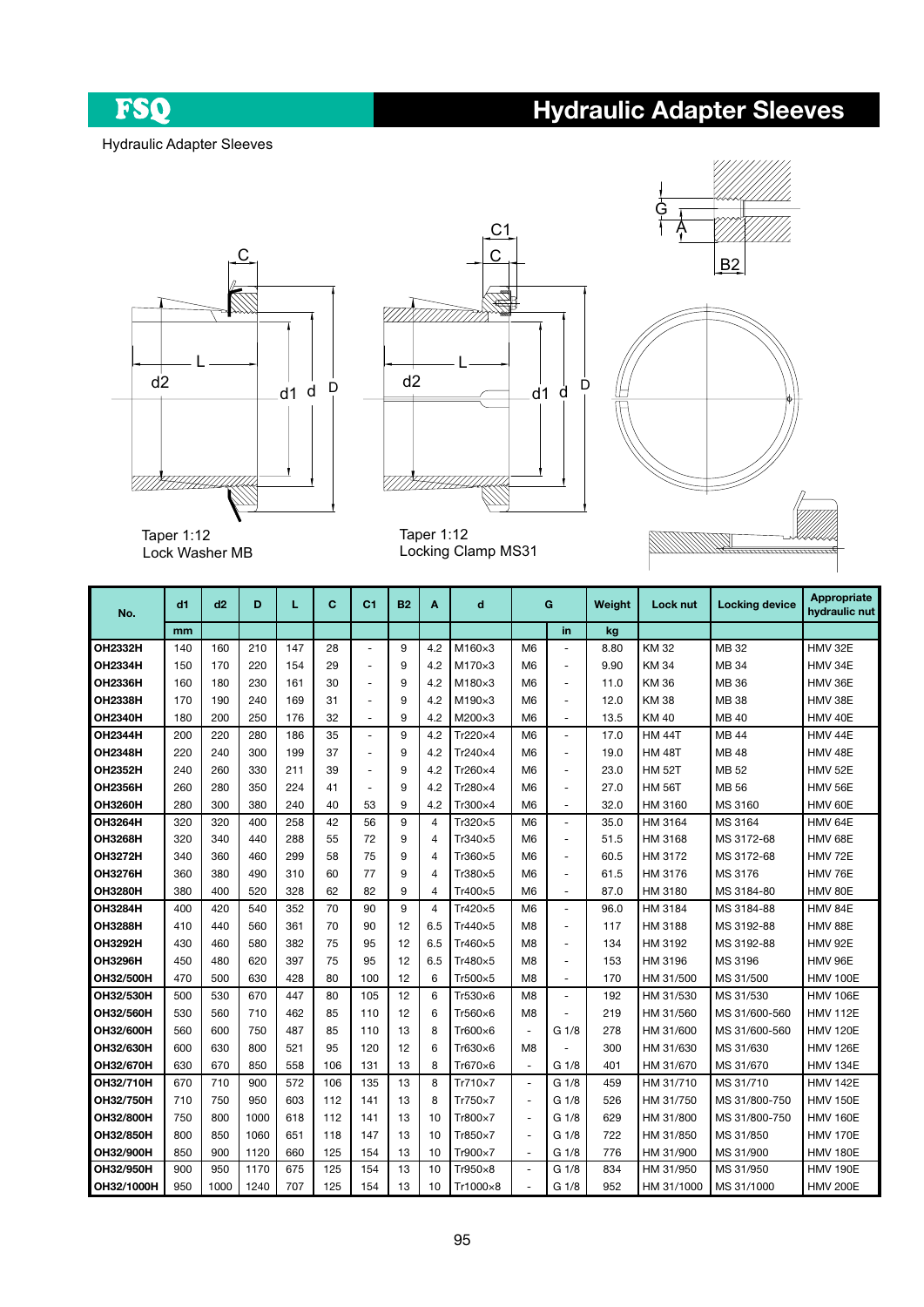#### Hydraulic Adapter Sleeves

FSQ

Hydraulic Adapter Sleeves





Taper 1:12 Locking Clamp MS30

Lock Washer MBL

| No.            | d1   | d2   | D    | L   | C    | C <sub>1</sub>           | <b>B2</b> | A   | d               | G              |                          | Weight | Lock nut      | <b>Locking device</b> | Appropriate<br>hydraulic nut |
|----------------|------|------|------|-----|------|--------------------------|-----------|-----|-----------------|----------------|--------------------------|--------|---------------|-----------------------|------------------------------|
|                | mm   |      |      |     |      |                          |           |     |                 |                | in                       | kg     |               |                       |                              |
| OH3032H        | 140  | 160  | 190  | 93  | 27.5 | ÷,                       | 9         | 4.2 | $M160\times3$   | M <sub>6</sub> |                          | 5.10   | <b>KML32</b>  | <b>MBL 32</b>         | HMV 32E                      |
| <b>OH3034H</b> | 150  | 170  | 200  | 101 | 28.5 | ÷,                       | 9         | 4.2 | M170×3          | M <sub>6</sub> | $\blacksquare$           | 5.80   | <b>KML34</b>  | MBL <sub>34</sub>     | HMV 34E                      |
| <b>OH3036H</b> | 160  | 180  | 210  | 109 | 29.5 | ÷                        | 9         | 4.2 | M180×3          | M <sub>6</sub> | $\sim$                   | 6.70   | <b>KML36</b>  | <b>MBL 36</b>         | HMV 36E                      |
| <b>OH3038H</b> | 170  | 190  | 220  | 112 | 30.5 | $\blacksquare$           | 9         | 4.2 | M190×3          | M <sub>6</sub> | $\sim$                   | 7.25   | <b>KML38</b>  | <b>MBL 38</b>         | HMV 38E                      |
| <b>OH3040H</b> | 180  | 200  | 240  | 120 | 31.5 | $\overline{\phantom{a}}$ | 9         | 4.2 | Tr200×3         | M <sub>6</sub> | $\blacksquare$           | 8.90   | <b>KML 40</b> | <b>MBL 40</b>         | HMV 40E                      |
| <b>OH3044H</b> | 200  | 220  | 260  | 126 | 30   | 41                       | 9         | 4.2 | Tr220×4         | M <sub>6</sub> | $\sim$                   | 9.90   | HM 3044       | MS 3044               | HMV 44E                      |
| <b>OH3048H</b> | 220  | 240  | 290  | 133 | 34   | 46                       | 9         | 4.2 | $Tr240\times4$  | M <sub>6</sub> | $\blacksquare$           | 12.0   | HM 3048       | MS 3052-48            | HMV 48E                      |
| OH3052H        | 240  | 260  | 310  | 145 | 34   | 46                       | 9         | 4.2 | $Tr260\times4$  | M <sub>6</sub> | ÷.                       | 13.5   | HM 3052       | MS 3052-48            | HMV 52E                      |
| <b>OH3056H</b> | 260  | 280  | 330  | 152 | 38   | 50                       | 9         | 4.2 | $Tr280\times4$  | M <sub>6</sub> | ÷.                       | 16.0   | HM 3056       | MS 3056               | HMV 56E                      |
| <b>OH3060H</b> | 280  | 300  | 360  | 168 | 42   | 54                       | 9         | 4.2 | $Tr300\times4$  | M <sub>6</sub> |                          | 20.5   | HM 3060       | MS 3060               | HMV 60E                      |
| <b>OH3064H</b> | 300  | 320  | 380  | 171 | 42   | 55                       | 9         | 4   | $Tr320\times 5$ | M <sub>6</sub> | $\blacksquare$           | 22.0   | HM 3064       | MS 3068-64            | HMV 64E                      |
| <b>OH3068H</b> | 320  | 340  | 400  | 187 | 45   | 58                       | 9         | 4   | $Tr340\times 5$ | M <sub>6</sub> | $\sim$                   | 27.0   | HM 3068       | MS 3068-64            | HMV 68E                      |
| OH3072H        | 340  | 360  | 420  | 188 | 45   | 58                       | 9         | 4   | Tr360×5         | M <sub>6</sub> | $\overline{a}$           | 29.0   | HM 3072       | MS 3072               | HMV 72E                      |
| OH3076H        | 360  | 380  | 450  | 193 | 48   | 62                       | 9         | 4   | Tr380×5         | M <sub>6</sub> | ÷.                       | 35.5   | HM 3076       | MS 3080-76            | HMV 76E                      |
| <b>OH3080H</b> | 380  | 400  | 470  | 210 | 52   | 66                       | 9         | 4   | Tr400×5         | M <sub>6</sub> | $\sim$                   | 40.0   | HM 3080       | MS 3080-76            | HMV 80E                      |
| <b>OH3084H</b> | 400  | 420  | 490  | 212 | 52   | 66                       | 9         | 4   | Tr420×5         | M <sub>6</sub> | $\blacksquare$           | 47.0   | HM 3084       | MS 3084               | HMV 84E                      |
| <b>OH3088H</b> | 410  | 440  | 520  | 228 | 60   | 77                       | 12        | 6.5 | $Tr440\times 5$ | M <sub>8</sub> | ÷,                       | 65.0   | HM 3088       | MS 3092-88            | HMV 88E                      |
| OH3092H        | 430  | 460  | 540  | 234 | 60   | 77                       | 12        | 6.5 | Tr460×5         | M <sub>8</sub> | $\sim$                   | 71.0   | HM 3092       | MS 3092-88            | <b>HMV 92E</b>               |
| <b>OH3096H</b> | 450  | 480  | 560  | 237 | 60   | 77                       | 12        | 6.5 | Tr480×5         | M <sub>8</sub> | $\sim$                   | 75.0   | HM 3096       | MS 30/500-96          | HMV 96E                      |
| OH30/500H      | 470  | 500  | 580  | 247 | 68   | 85                       | 12        | 6.5 | Tr500×5         | M <sub>8</sub> | $\sim$                   | 82.0   | HM 30/500     | MS 30/500-96          | <b>HMV 100E</b>              |
| OH30/530H      | 500  | 530  | 630  | 265 | 68   | 90                       | 12        | 6   | Tr530×6         | M <sub>8</sub> | $\overline{\phantom{a}}$ | 105    | HM 30/500     | MS 30/600-530         | <b>HMV 106E</b>              |
| OH30/560H      | 530  | 560  | 650  | 282 | 75   | 97                       | 12        | 6   | Tr560×6         | M <sub>8</sub> | $\overline{\phantom{a}}$ | 112    | HM 30/560     | MS 30/560             | HMV 112E                     |
| OH30/600H      | 560  | 600  | 700  | 289 | 75   | 97                       | 13        | 8   | Tr600×6         | $\sim$         | G 1/8                    | 147    | HM 30/600     | MS 30/600-530         | <b>HMV 120E</b>              |
| OH30/630H      | 600  | 630  | 730  | 301 | 75   | 97                       | 12        | 6   | Tr630×5         | M <sub>8</sub> |                          | 138    | HM 30/630     | MS 30/630             | <b>HMV 126E</b>              |
| OH30/670H      | 630  | 670  | 780  | 324 | 80   | 102                      | 13        | 8   | Tr670×6         | ÷.             | G 1/8                    | 190    | HM 30/670     | MS 30/670             | <b>HMV 134E</b>              |
| OH30/710H      | 670  | 710  | 830  | 342 | 90   | 112                      | 13        | 8   | $Tr710\times7$  | $\sim$         | G <sub>1/8</sub>         | 228    | HM 30/710     | MS 30/710             | <b>HMV 142E</b>              |
| OH30/750H      | 710  | 750  | 870  | 356 | 90   | 112                      | 13        | 8   | $Tr750\times7$  | $\sim$         | G 1/8                    | 246    | HM 30/750     | MS 30/800-750         | <b>HMV 150E</b>              |
| OH30/800H      | 750  | 800  | 920  | 366 | 90   | 112                      | 13        | 10  | Tr800×7         | $\sim$         | G 1/8                    | 302    | HM 30/800     | MS 30/800-750         | HMV 160E                     |
| OH30/850H      | 800  | 850  | 980  | 380 | 90   | 115                      | 13        | 10  | $Tr850\times 7$ | $\sim$         | G 1/8                    | 341    | HM 30/850     | MS 30/900-850         | <b>HMV 170E</b>              |
| OH30/900H      | 850  | 900  | 1030 | 400 | 100  | 125                      | 13        | 10  | Tr900×7         | $\sim$         | G 1/8                    | 387    | HM 30/900     | MS 30/900-850         | <b>HMV 180E</b>              |
| OH30/950H      | 900  | 950  | 1080 | 420 | 100  | 125                      | 13        | 10  | $Tr950\times8$  | $\sim$         | G 1/8                    | 424    | HM 30/950     | MS 30/950             | <b>HMV 190E</b>              |
| OH30/1000H     | 950  | 1000 | 1140 | 430 | 100  | 125                      | 13        | 10  | Tr1000×8        | ÷.             | G 1/8                    | 470    | HM 30/1000    | MS 30/1000            | <b>HMV 200E</b>              |
| OH30/1060H     | 1000 | 1060 | 1200 | 447 | 100  | 125                      | 15        | 12  | Tr1060×8        | $\overline{a}$ | G 1/4                    | 571    | HM 30/1060    | MS 30/1000            | <b>HMV 212E</b>              |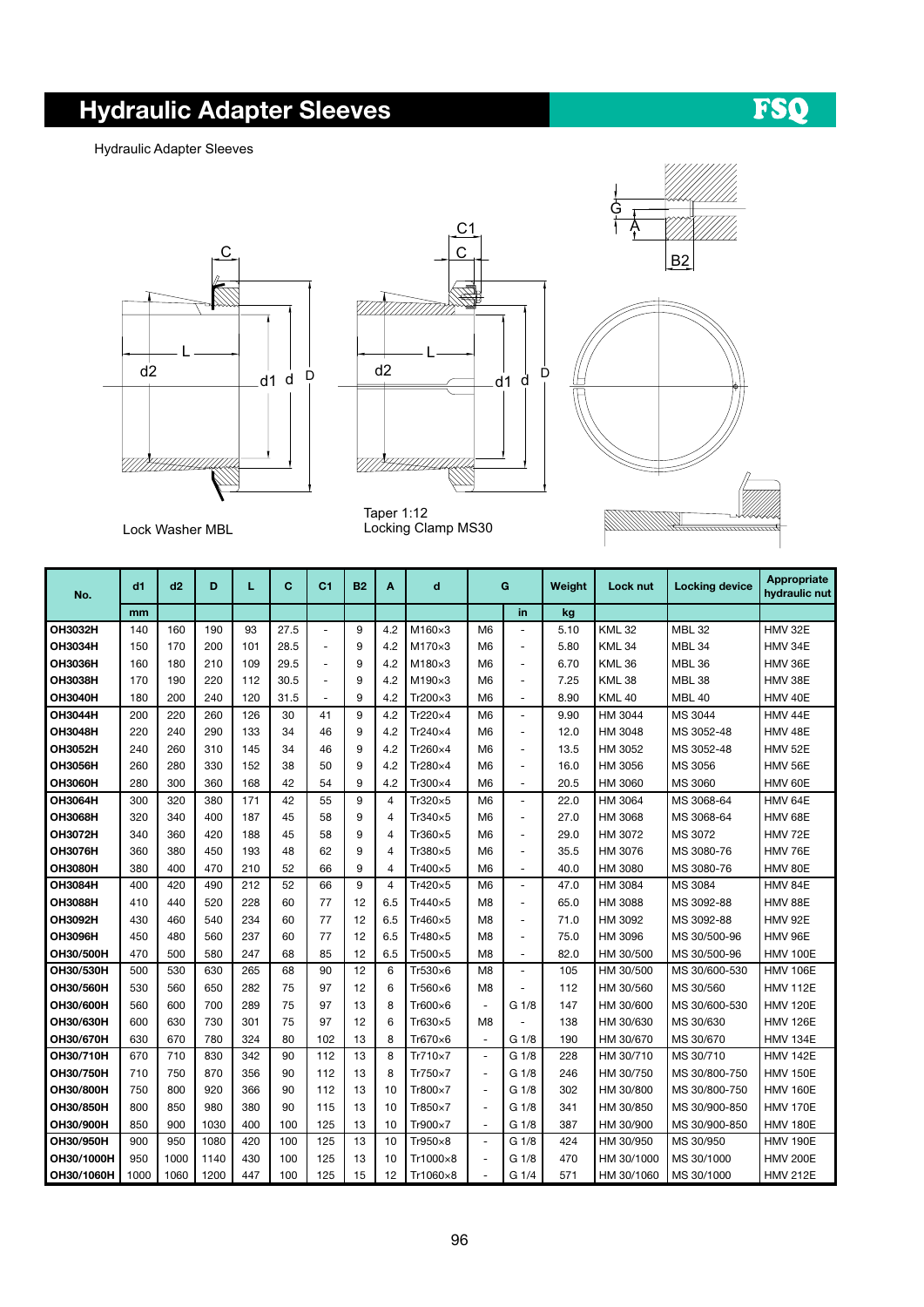FSQ

# Hydraulic Adapter Sleeves

#### Hydraulic Adapter Sleeves







Taper 1:12 Lock Washer MB

Taper 1:12 Locking Clamp MS31

| No.              | d1   | d2   | D    | L   | C   | C <sub>1</sub>           | <b>B2</b> | Α              | d               |                      | G                        | Weight | Lock nut      | <b>Locking device</b> | Appropriate<br>hydraulic nut |
|------------------|------|------|------|-----|-----|--------------------------|-----------|----------------|-----------------|----------------------|--------------------------|--------|---------------|-----------------------|------------------------------|
|                  | mm   |      |      |     |     |                          |           |                |                 |                      | in                       | kg     |               |                       |                              |
| OH3134H          | 150  | 170  | 220  | 122 | 29  | $\blacksquare$           | 9         | 4.2            | $M170\times3$   | M <sub>6</sub>       | $\overline{\phantom{a}}$ | 8.10   | <b>KM34</b>   | <b>MB34</b>           | HMV 34E                      |
| OH3136H          | 160  | 180  | 230  | 131 | 30  | ÷,                       | 9         | 4.2            | $M180\times3$   | M <sub>6</sub>       | ÷,                       | 9.15   | KM 36         | MB 36                 | HMV 36E                      |
| OH3138H          | 170  | 190  | 240  | 141 | 31  | ä,                       | 9         | 4.2            | $M190\times3$   | M6                   | ÷,                       | 10.5   | KM 38         | MB 38                 | HMV 38E                      |
| <b>OH3140H</b>   | 180  | 200  | 250  | 150 | 32  | $\blacksquare$           | 9         | 4.2            | M200×3          | M <sub>6</sub>       | $\sim$                   | 12.0   | <b>KM40</b>   | MB 40                 | HMV 40E                      |
| <b>OH3144HX</b>  | 200  | 220  | 280  | 161 | 35  | $\overline{a}$           | 9         | 4.2            | Tr220×4         | M <sub>6</sub>       | ÷.                       | 15.0   | <b>HM 44T</b> | MB 44                 | HMV 44E                      |
| OH3144H          | 200  | 220  | 280  | 161 | 35  | $\overline{\phantom{a}}$ | 9         | 4.2            | Tr220×4         | M <sub>6</sub>       | $\overline{\phantom{a}}$ | 15.0   | <b>HM 44T</b> | <b>MB44</b>           | HMV 44E                      |
| <b>OH3148HX</b>  | 220  | 240  | 300  | 172 | 37  | ÷,                       | 9         | 4.2            | Tr240×4         | M6                   | $\bar{a}$                | 16.5   | <b>HM 48T</b> | <b>MB48</b>           | HMV 48E                      |
| OH3148H          | 220  | 240  | 300  | 172 | 37  | ä,                       | 9         | 4.2            | $Tr240\times4$  | M <sub>6</sub>       | $\blacksquare$           | 16.5   | <b>HM 48T</b> | <b>MB48</b>           | HMV 48E                      |
| OH3152HX         | 240  | 260  | 330  | 190 | 39  | ÷.                       | 9         | 4.2            | Tr260×4         | M <sub>6</sub>       | $\blacksquare$           | 21.0   | <b>HM 52T</b> | MB 52                 | <b>HMV 52E</b>               |
| OH3152H          | 240  | 260  | 330  | 190 | 39  | $\overline{\phantom{a}}$ | 9         | 4.2            | Tr260×4         | M <sub>6</sub>       | $\blacksquare$           | 21.0   | <b>HM 52T</b> | MB 52                 | <b>HMV 52E</b>               |
| OH3156HX         | 260  | 280  | 330  | 195 | 41  | $\blacksquare$           | 9         | 4.2            | Tr280×4         | M <sub>6</sub>       | $\sim$                   | 23.0   | <b>HM 56T</b> | MB 56                 | HMV 56E                      |
| OH3156H          | 260  | 280  | 350  | 195 | 41  | ä,                       | 9         | 4.2            | Tr280×4         | M <sub>6</sub>       | ÷,                       | 23.0   | <b>HM 56T</b> | MB 56                 | <b>HMV 56E</b>               |
| <b>OH3160H</b>   | 280  | 300  | 380  | 208 | 40  | 53                       | 9         | 4.2            | Tr300×4         | M <sub>6</sub>       | ÷,                       | 29.0   | HM 3160       | MS 3160               | HMV 60E                      |
| <b>OH3164H</b>   | 300  | 320  | 400  | 226 | 42  | 56                       | 9         | $\overline{4}$ | Tr320×5         | M <sub>6</sub>       | $\bar{a}$                | 32.0   | HM 3164       | MS 3164               | HMV 64E                      |
| OH3168H          | 320  | 340  | 440  | 254 | 55  | 72                       | 9         | 4              | Tr340×5         | M <sub>6</sub>       | $\overline{\phantom{a}}$ | 50.0   | HM 3168       | MS 3172-68            | HMV 68E                      |
| OH3172H          | 340  | 360  | 460  | 259 | 58  | 75                       | 9         | $\overline{4}$ | Tr360×5         | M <sub>6</sub>       | $\overline{\phantom{a}}$ | 56.0   | HM 3172       | MS 3172-68            | HMV 72E                      |
| OH3176H          | 360  | 380  | 490  | 264 | 60  | 77                       | 9         | $\overline{4}$ | Tr380×5         | M <sub>6</sub>       | $\blacksquare$           | 61.5   | HM 3176       | MS 3176               | HMV 76E                      |
| <b>OH3180H</b>   | 380  | 400  | 520  | 272 | 62  | 82                       | 9         | $\overline{4}$ | Tr400×5         | M <sub>6</sub>       | $\overline{\phantom{a}}$ | 73.0   | HM 3180       | MS 3184-80            | HMV 80E                      |
| OH3184H          | 400  | 420  | 540  | 304 | 70  | 90                       | 9         | $\overline{4}$ | Tr420×5         | M6                   | $\overline{\phantom{a}}$ | 80.0   | HM 3184       | MS 3184-80            | HMV 84E                      |
| OH3188H          | 410  | 440  | 560  | 307 | 70  | 90                       | 12        | 6.5            | Tr440×5         | M <sub>8</sub>       | $\ddot{\phantom{1}}$     | 95.0   | HM 3188       | MS 3192-88            | HMV 88E                      |
| OH3192H          | 430  | 460  | 580  | 326 | 75  | 95                       | 12        | 6.5            | Tr460×5         | M <sub>8</sub>       | ä,                       | 119    | HM 3192       | MS 3192-88            | <b>HMV 92E</b>               |
| OH3196H          | 450  | 480  | 620  | 335 | 75  | 95                       | 12        | 6.5            | Tr480×5         | M <sub>8</sub>       | ÷,                       | 135    | HM 3196       | MS 3196               | <b>HMV 96E</b>               |
| <b>OH31/500H</b> | 470  | 500  | 630  | 356 | 80  | 100                      | 12        | 6.5            | Tr500×5         | M <sub>8</sub>       | $\sim$                   | 145    | HM 31/500     | MS 31/500             | <b>HMV 100E</b>              |
| OH31/530H        | 500  | 530  | 670  | 364 | 80  | 105                      | 12        | 6              | $Tr530\times 6$ | M <sub>8</sub>       | ÷,                       | 161    | HM 31/530     | MS 31/530             | <b>HMV 106E</b>              |
| OH31/560H        | 530  | 560  | 710  | 377 | 85  | 110                      | 12        | 6              | Tr560×6         | M <sub>8</sub>       | ä,                       | 185    | HM 31/560     | MS 31/600-56          | <b>HMV 112E</b>              |
| OH31/600H        | 560  | 600  | 750  | 399 | 85  | 110                      | 13        | 8              | Tr600×6         | $\blacksquare$       | G 1/8                    | 234    | HM 31/600     | MS 31/600-56          | <b>HMV 120E</b>              |
| <b>OH31/630H</b> | 600  | 630  | 800  | 424 | 95  | 120                      | 12        | 6              | Tr630×5         | M <sub>8</sub>       | ÷.                       | 254    | HM 31/630     | MS 31/630             | <b>HMV 126E</b>              |
| <b>OH31/670H</b> | 630  | 670  | 850  | 456 | 106 | 131                      | 13        | 8              | $Tr670\times 6$ | ÷,                   | G 1/8                    | 340    | HM 31/670     | MS 31/670             | <b>HMV 134E</b>              |
| OH31/710H        | 670  | 710  | 900  | 467 | 106 | 135                      | 13        | 8              | Tr710×7         | ÷                    | G 1/8                    | 392    | HM 31/710     | MS 31/710             | <b>HMV 142E</b>              |
| <b>OH31/750H</b> | 710  | 750  | 950  | 493 | 112 | 141                      | 13        | 8              | Tr750×7         | ä,                   | G 1/8                    | 451    | HM 31/750     | MS 31/750             | <b>HMV 150E</b>              |
| <b>OH31/800H</b> | 750  | 800  | 1000 | 505 | 112 | 141                      | 13        | 10             | Tr800×7         | ٠                    | G 1/8                    | 535    | HM 31/800     | MS 31/800             | <b>HMV 160E</b>              |
| OH31/850H        | 800  | 850  | 1060 | 536 | 118 | 147                      | 13        | 10             | Tr850×7         | ÷,                   | G 1/8                    | 616    | HM 31/850     | MS 31/850             | <b>HMV 170E</b>              |
| OH31/900H        | 850  | 900  | 1120 | 557 | 125 | 154                      | 13        | 10             | Tr900×7         | ÷                    | G 1/8                    | 667    | HM 31/900     | MS 31/900             | <b>HMV 180E</b>              |
| <b>OH31/950H</b> | 900  | 950  | 1170 | 583 | 125 | 154                      | 13        | 10             | Tr950×8         | ÷,                   | G 1/8                    | 738    | HM 31/950     | MS 31/950             | <b>HMV 190E</b>              |
| OH31/1000H       | 950  | 1000 | 1240 | 609 | 125 | 154                      | 13        | 10             | Tr1000×8        | ٠                    | G 1/8                    | 842    | HM 31/1000    | MS 31/1000            | <b>HMV 200E</b>              |
| OH31/1060H       | 1000 | 1060 | 1300 | 622 | 125 | 154                      | 15        | 12             | Tr1060×8        | $\ddot{\phantom{1}}$ | G 1/4                    | 984    | HM 31/1060    | MS 31/1000            | <b>HMV 212E</b>              |